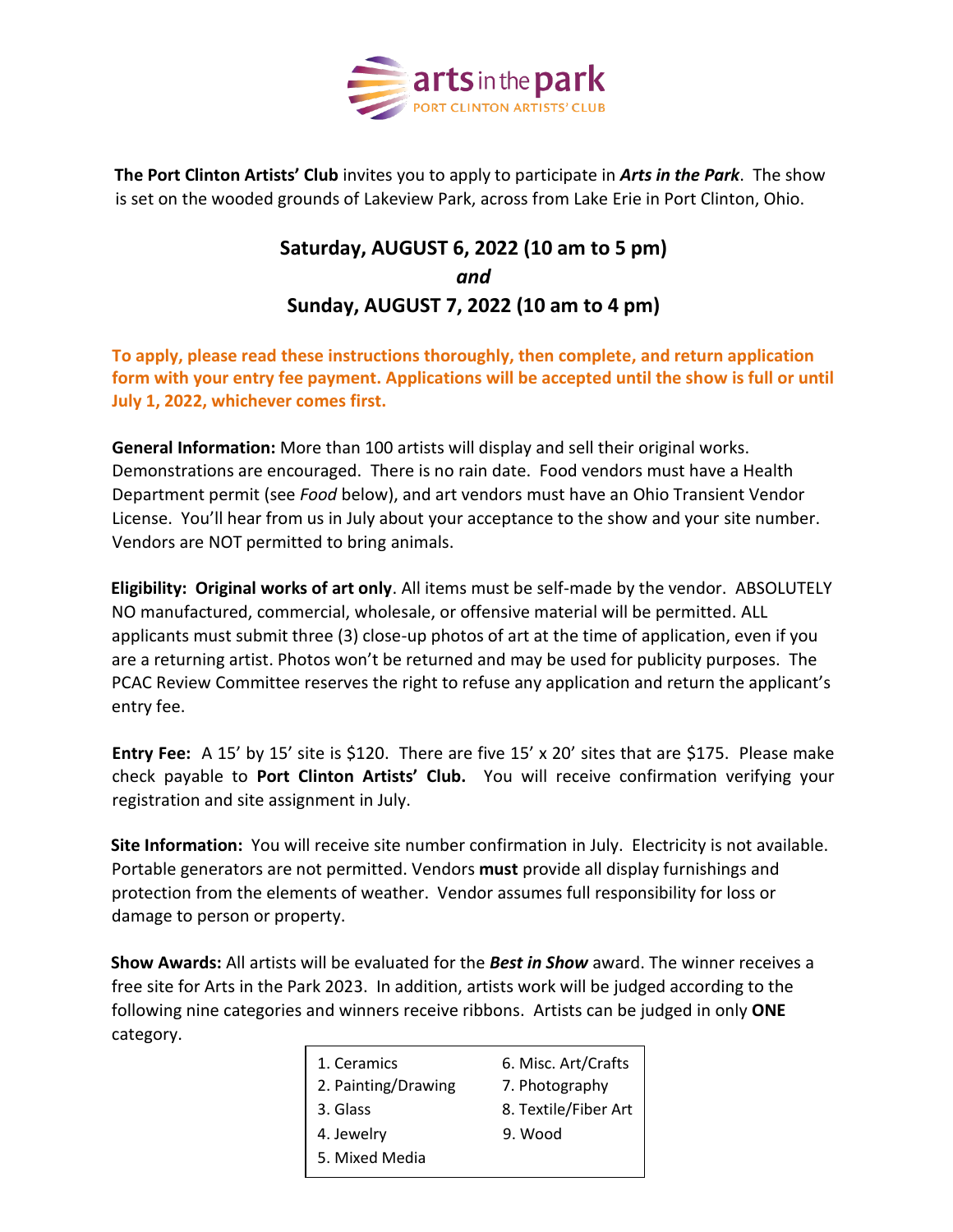

**Check-in/Set-up:** Vendors must *check-in* at the PCAC Registration Tent during these hours: Friday, August 5 from 5 pm until 8 pm **or** Saturday, August 6 from 7 am until 9:30 am. Vendor vehicles are not permitted on the show grounds after set-up. Displays must remain up and open to the public until 4 pm Sunday.

Per the City of Port Clinton, there will be NO parking allowed on the grassy areas after set-up. The parking areas at the front and rear of the show are for GUESTS only. As in the past, you will need to move your vehicles to the designated area near the intersection of East 2<sup>nd</sup> and Maple Streets. Shuttle service will be provided to parking areas.

**Food:** Food will be available on the grounds. All food vendors must have a license/permit and should contact the Ottawa County Health Commissioner's office at (800)788-8803.

Vendors failing to abide by our regulations may not be accepted to the show in 2023. E-mail your questions to: [artsintheparkportclinton@gmail.com](mailto:artsintheparkportclinton@gmail.com) or Message us on Facebook® [portclintonartistsclub.com](file:///G:/PCAC%20AITP%202019/portclintonartists’club.com)



Don't just come for *Arts in the Park*, make it a vacation! Nearly seven million people visit the Lake Erie shores and islands each year, one of the most appealing vacation destinations in the Midwest. From top-thrill coasters to unspoiled natural coastlines, the area offers year-round fun and relaxation for the whole family.

Contact the Lake Erie Shores & Islands Welcome Center for more information on boating, Cedar Point, dining/nightlife, fishing, the islands, lodging, recreation, shopping, and water parks.

> **Lake Erie Shores & Islands Welcome Center** www.shoresandislands.com 770 SE Catawba Rd., Port Clinton, Ohio 43452 Phone: 419-734-4386  *OR* **Port Clinton Area Chamber of Commerce** [www.portclintonchamber.com](http://www.portclintonchamber.com/) Phone: 419-734-5503